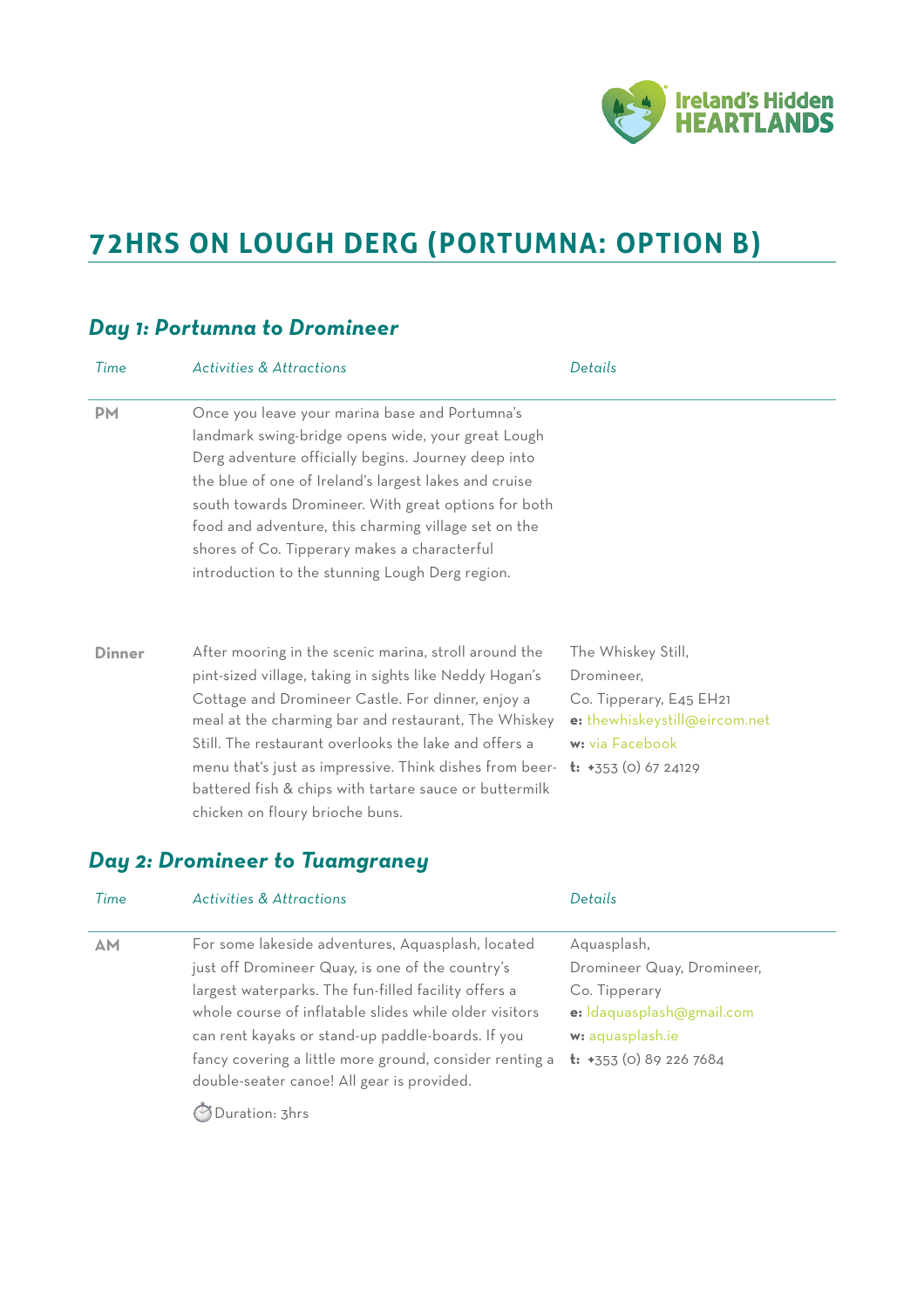| Time          | <b>Activities &amp; Attractions</b>                                                                                                                                                                                                                                                                                                                                                                                                                                                                                                                                                                        | Details                                                                                                                                          |
|---------------|------------------------------------------------------------------------------------------------------------------------------------------------------------------------------------------------------------------------------------------------------------------------------------------------------------------------------------------------------------------------------------------------------------------------------------------------------------------------------------------------------------------------------------------------------------------------------------------------------------|--------------------------------------------------------------------------------------------------------------------------------------------------|
| Lunch         | For lunch (or indeed breakfast and brunch), pay a visit<br>to The Lake Café in Dromineer which offers tasty<br>options from pancakes, French toast and kedgeree to<br>tuna melts and warm caprese salad rolls. Wash it all<br>down with a cup of Tipperary-roasted Ponaire coffee.<br>Afterwards, enjoy a relaxing walk by either taking in a<br>leg of the scenic Lough Derg Way along the lakeshore<br>or hike the SIí Eala (the Way of the Swan) linear route,<br>which follows the banks of the River Nenagh.                                                                                          | The Lake Café,<br>Dromineer,<br>Co. Tipperary, E45 K284<br>e: info@loughderghouse.ie<br>w: loughderghouse.ie<br>$t: +353$ (0) 87 226 4138        |
| <b>PM</b>     | In the afternoon, continue your Lough Derg journey<br>west as you cruise across the lake to the village of<br>Tuamgraney. The small village in County Clare is<br>reachable by going upstream along the River Scarriff,<br>which reaches its mouth on Lough Derg.                                                                                                                                                                                                                                                                                                                                          |                                                                                                                                                  |
|               | Duration: 2hrs                                                                                                                                                                                                                                                                                                                                                                                                                                                                                                                                                                                             |                                                                                                                                                  |
| <b>Dinner</b> | For dinner, pull up a pew at Nuala's Bar & Restaurant<br>in the heart of Tuamgraney. The historic bar, which<br>dates back to 1850, offers a great choice of dinner<br>options with a special kids' menu too. Mains include<br>steaks, pastas and salads, with roasts of the day, daily<br>fish specials and a delicious dessert menu.<br>You'll also find Nuala's open for breakfast and brunch<br>from 10am the next morning if you're tempted to make<br>a return visit. They also sell freshly baked wholemeal<br>breads (like raisin & apricot) if you fancy picking up a<br>loaf for your boat-trip. | Nuala's Bar & Restaurant,<br>Tuamgraney,<br>Co. Clare, V94 YT96<br>e: nualastuamgraney@gmail.com<br>w: nualas.ie<br><b>t:</b> 353 (0) 61 921 249 |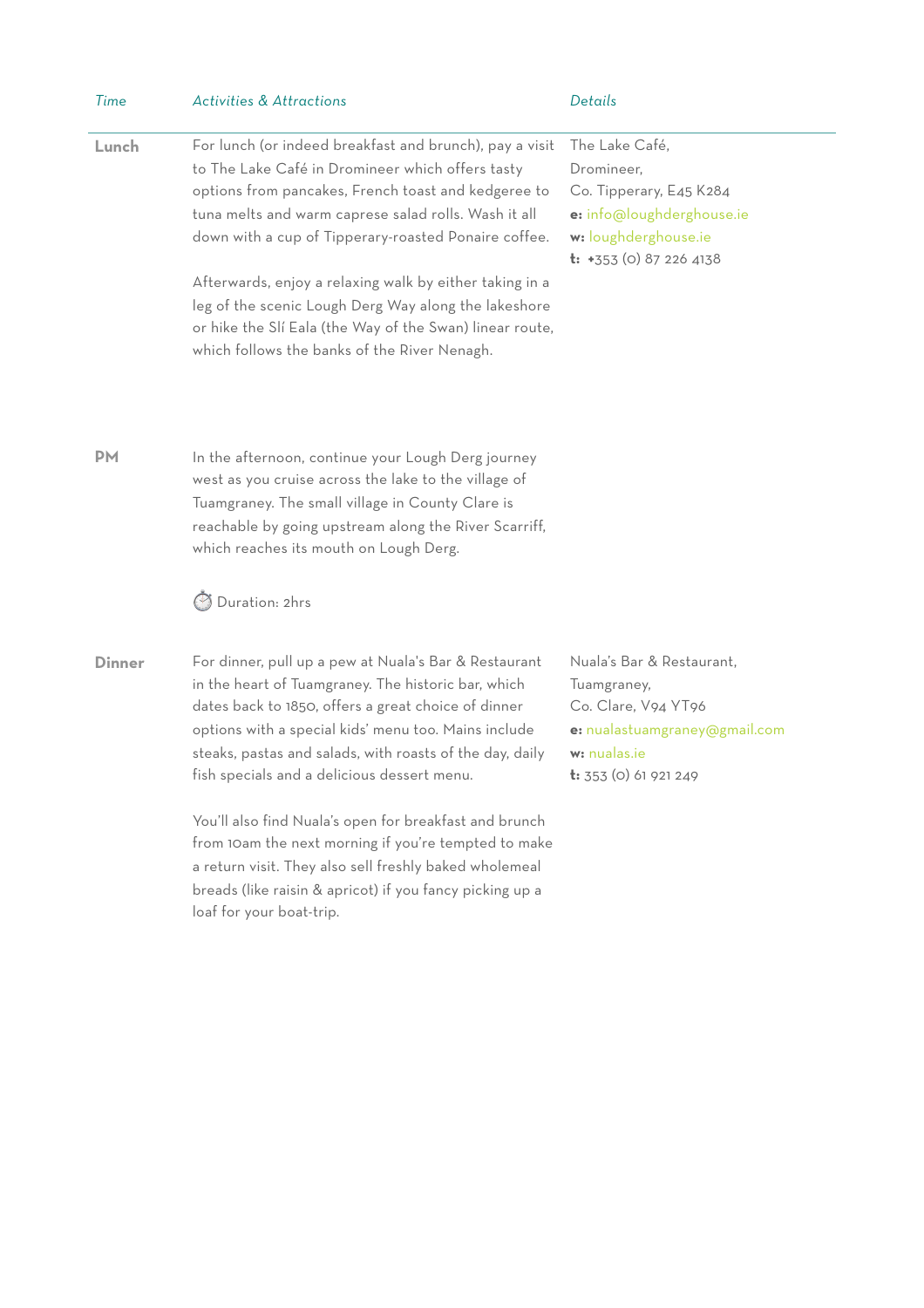## *Day 3: Tuamgraney to Terryglass*

| Time          | <b>Activities &amp; Attractions</b>                                                                                                                                                                                                                                                                                                                                                                                                              | Details                                                                                                                                                                                                                                                      |
|---------------|--------------------------------------------------------------------------------------------------------------------------------------------------------------------------------------------------------------------------------------------------------------------------------------------------------------------------------------------------------------------------------------------------------------------------------------------------|--------------------------------------------------------------------------------------------------------------------------------------------------------------------------------------------------------------------------------------------------------------|
| AM            | The next morning, explore Tuamgraney's trove of<br>quirky highlights. At Wilde Irish Chocolates, you can<br>experience the workings of a real life confectionary<br>factory - and sample or purchase some of the goods<br>while you're here too.                                                                                                                                                                                                 | Wilde Irish Chocolates,<br>Unit 6, Enterprise Centre, Tuamgraney,<br>Co. Clare, V94 83X2<br>e: onlineshop@wildeirishchococolates.com<br>w: wildeirishchocolates.com<br>$t: 353$ (0) 61 922 080                                                               |
|               | Meanwhile, at McKernan's Woollen Mills, you can pay<br>a visit to one of Ireland's most authentic craft centres<br>and see stunning scarves being weaved on traditional<br>looms, just as they were back in the 1800's.                                                                                                                                                                                                                          | McKernan's Woollen Mills, Tuamgraney,<br>Co. Clare, V94 R1W4<br>e: info@scarves.ie<br>w: scarves.je<br><b>t:</b> 353 (0) 61 921 527                                                                                                                          |
| <b>PM</b>     | In the afternoon, return downriver to Lough Derg and<br>loop your journey northwards towards Portumna. For<br>your final evening, cruise towards the village of<br>Terryglass which features a fine choice of dining<br>options for you to enjoy on your final evening.                                                                                                                                                                          |                                                                                                                                                                                                                                                              |
|               | For an alternative - and more unplugged base - make<br>the quay at Rossmore, your haven for the evening. The<br>tiny Galway harbour doesn't have any nearby eating<br>options so you'll need to dine on board - or perhaps<br>enjoy a barbecue along its serene shores.                                                                                                                                                                          |                                                                                                                                                                                                                                                              |
| <b>Dinner</b> | Terryglass is one of the jewels of Lough Derg, with a<br>gorgeous postcard setting and a food scene that<br>punches high above its weight. For dinner, choose<br>between the historic Paddy's Bar or the Lough Derg<br>Inn gastropub which are both located both within<br>strolling distance of the marina. Enjoy dishes from<br>locally-farmed beef burgers to fresh mussels - and<br>perhaps a nightcap to toast the last night of your trip. | Paddy's Bar,<br>Terryglass,<br>Co. Tipperary, E45 XA59,<br>e: info@paddysbar.ie<br>w: paddysbar.ie / facebook<br><b>t:</b> $353$ (0) 67 22147<br>The Derg Inn,<br>Main Street, Terryglass,<br>Co. Tipperary, E45 XF72<br>e: info@derginn.ie<br>w: derginn.ie |

**t:** 353 (0) 67 22037